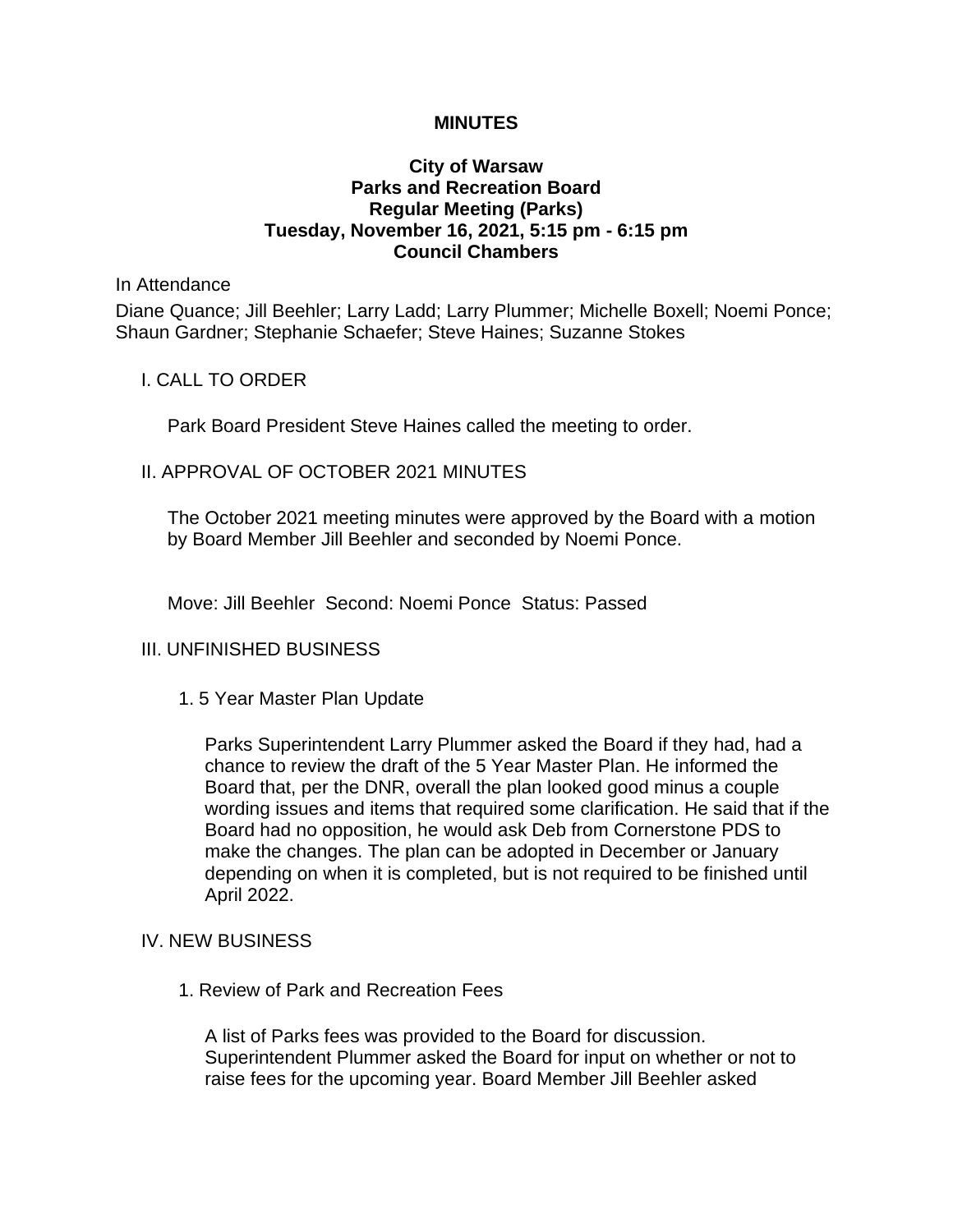Plummer how the price increase affected reservations at the Campground the previous year. He said that pricing did not seem to be an issue; there was no feedback received that prices were too high. City Council and Board Member Diane Quance asked if the campground was paying for itself, as in revenue covering staff, road improvements, and utilities. Plummer replied that it was a hard question to answer since the Campground is a non-reverting facility but it is the biggest revenue maker for the Parks. Additionally he said he does not think the Campground is in the red. Quance then questioned what the total cost to run the campground was and Plummer said that it had been five years since that information had been tracked, but it could be looked at in 2022 to see what that number is. Board Vice President Larry Ladd inquired about dock rental fees since there is always more demand than space available. Quance suggested perhaps if dock rental fees were raised, if it would be possible for that money to go toward the purchase of another dock. Plummer did agree more dock space is frequently in demand despite improvements that have been made.

Ladd attested that he felt the daily and weekly rates were fair for the Campground, and Board President Steve Haines reminded the Board that seasonal rates were raised last year for the 2021 season. Citing the possibility of high electricity costs due to rising prices and the fact the Campground is not metered, Ladd suggested raising the seasonal price \$100. Plummer mentioned that all but six seasonal spots were filled for the 2021 season despite price increase and that those spots were then filled consistently throughout the year. Ladd made a motion to implement new prices for the Campground increasing seasonal rates to \$2200, monthly to \$600, and weekly to \$250, and raising the seasonal dock rental fee to \$200. Beehler seconded the motion. It was passed.

With other rentals Plummer did inform the Board they suffered some from COVID. Board Member Michelle Boxell asked if overall price increases with regard to utilities and maintenance supplies was going to affect the cost of rentals going forward. Plummer said that 2022 will likely give him a better idea as to if rental fees need to be adjusted to cover those rising costs.

Plummer asked for Board approval on rental fees for the new kayak kiosks. He spoke on having discussed rates with the provider, Rent Fun, and what is used at other sites to generate the most revenue. He explained that a daily rental actually loses revenue so he suggested a one hour rental and a four hour rental, potentially getting two to three rentals out of a single kayak in a day. His proposed fees were \$15 for one hour and \$40 for four hours, adding that it was a great place to start and fees could be adjusted if need be after a full year of the program being available. A motion to approve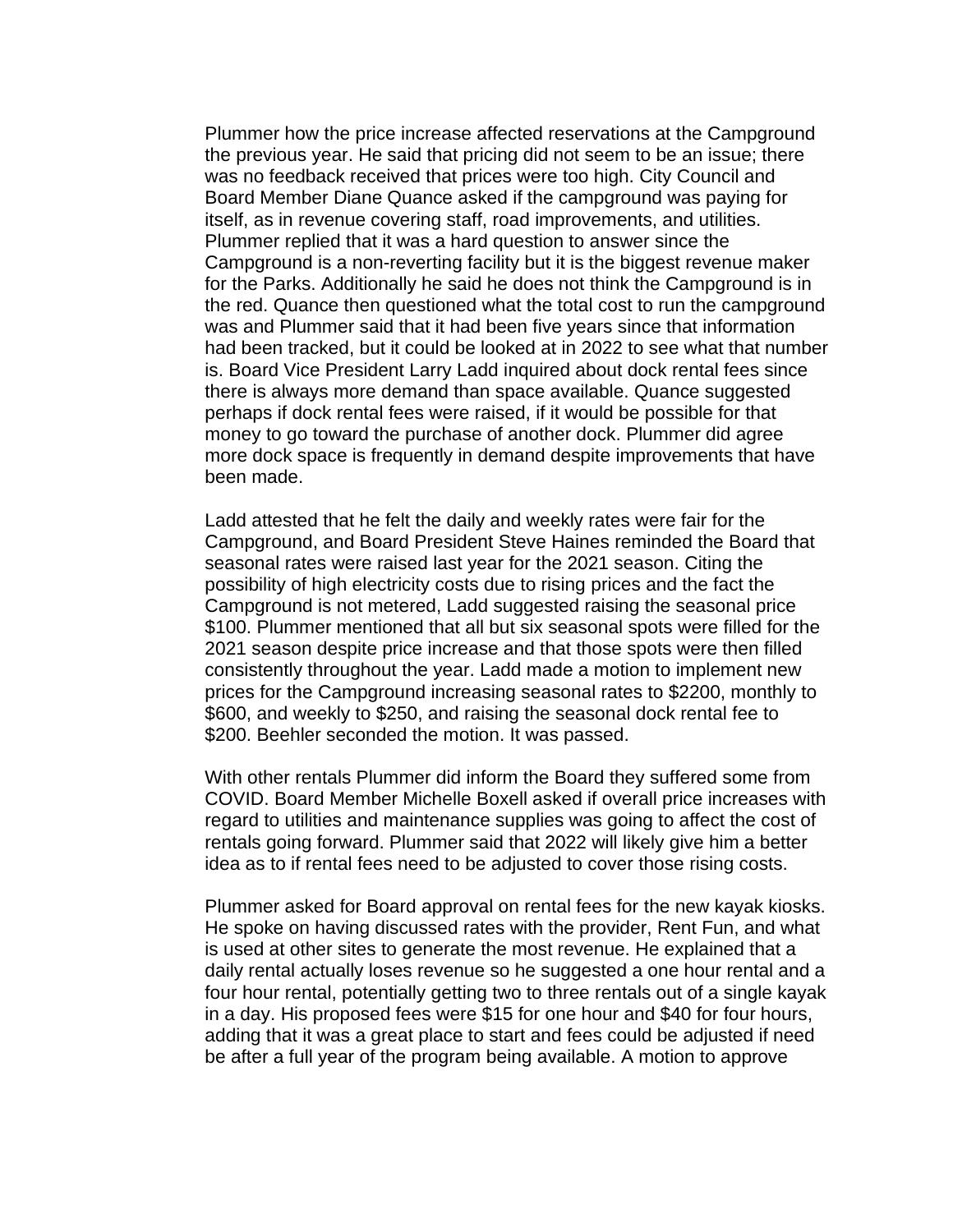these rental fees came from Boxell and was seconded by Board Member Noemi Ponce. It was passed.

## 2. Recreation Report

Recreation Director Stephanie Schaefer brought event and pricing information for the upcoming year to the Board. Stating that three programs were added, she also noted that most fees remained the same. Dino Dig and Nature Explorers were raised from \$5 to \$8 and \$5 to \$7 respectively due to the nature of the events. Art in the Park will be changing to provide new class offerings next year such as macrame, cake decorating, and flower arrangements. Historically low attendance has driven the need for change in the classes offered. Schaefer noted she spoke with local businesses about contracting them to come in to teach the classes to further community engagement. Those classes will be \$35 and she stated she felt that was a fair price for providing materials and the instructor. The Daddy's Little Sweetheart Dance cost will remain the same in 2022 but could potentially go up in coming years based on the increased price of catering and supplies.

Schaefer explained to the Board the plan for the upcoming year that includes 20+ free events for the community. She added an event called Wipe Out that will be using the Aquaglide system, which is an inflatable recreation system that will be in the water allowing participants to go through an obstacle-type course. The Aquaglide was generously donated to the Parks from Lily Center for Lakes and Streams. Last year the Slip 'n Slide event brought in participants from all age groups and she hopes that Wipe Out will do the same thing.

She also said all 50 kits for Imagination Station were dispersed on the first day. The upcoming paint class is completely full, too. She spoke on Light Up the Night, informing the Board that everything is all ready to go and she really tried to maximize the event's offerings in the face of COVID. Board Member Michelle Boxell asked about volunteers for handing out the glow necklaces. Schaefer let her know that they could meet her on the stage at 5:30.

A motion to approve the recreation fees for the upcoming year was made by Board Member Noemi Ponce and was seconded by Board Member Jill Beehler.

Move: Noemi Ponce Second: Jill Beehler Status: Passed

3. Maintenance Report